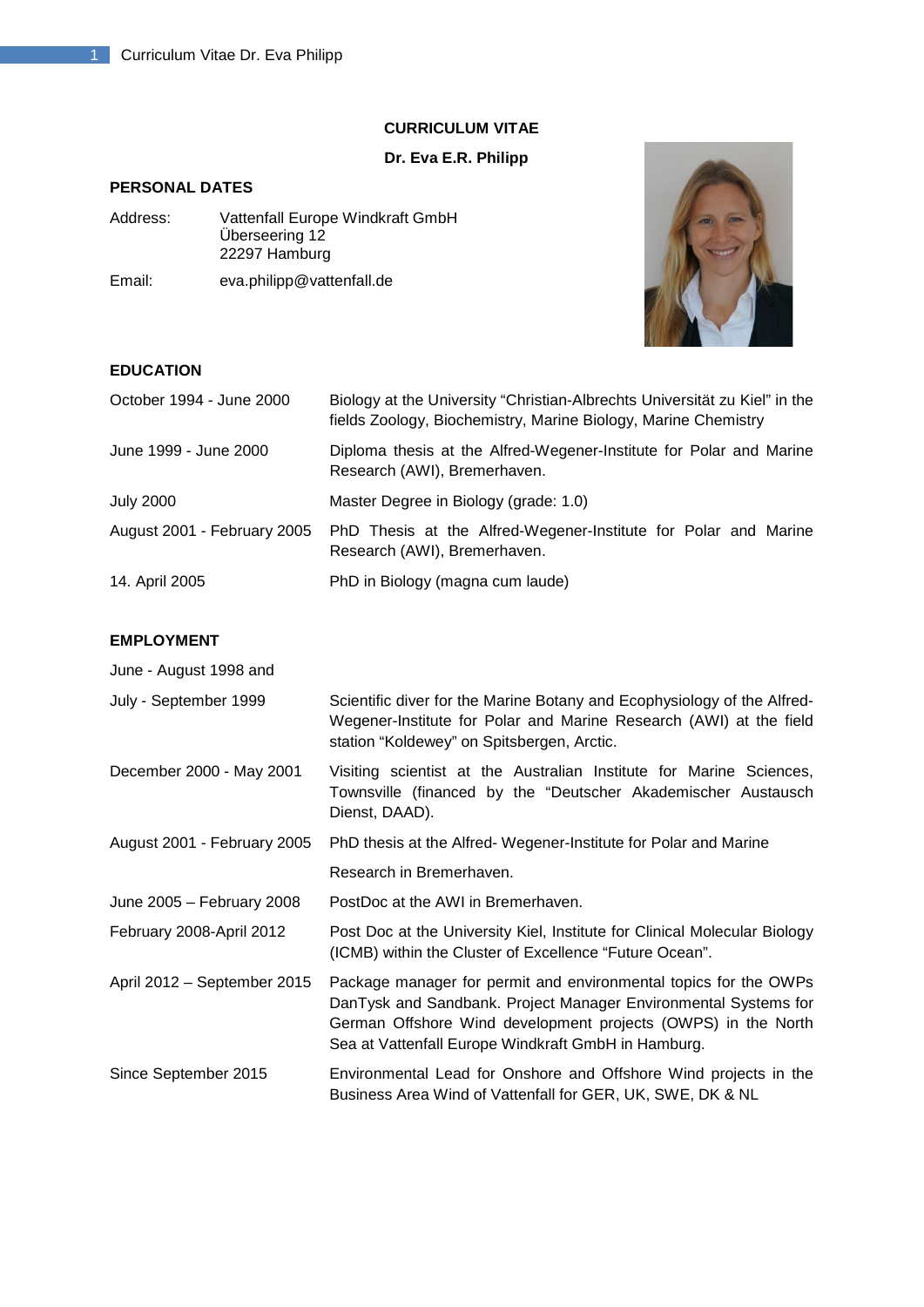#### **PROJECTS IN SCIENCE / INDUSTRY**

| 2006 - 2009 | DFG project within the research topic "Antarctic Research"; Part of<br>IPY Activity 34, ClicOPEN, 2years personal salary for E. Philipp -<br>changed to PhD funding in 2008 |
|-------------|-----------------------------------------------------------------------------------------------------------------------------------------------------------------------------|
| 2007 - 2009 | DAAD/Mexican state. 2 years PhD scholarship at AWI and CIBNOR in<br>Mexico.                                                                                                 |
| 2007        | International Bureau. 2x3 month PhD scholarship and travel grand to<br>St. Petersburg in 2007/2008                                                                          |
| 2009 - 2011 | Cluster of Excellence "Future Ocean", 2 years PHD funding, start July<br>2009                                                                                               |
| 2010        | Medical Faculty Kiel, 1 year Start-up Funding 2011 (50k€)                                                                                                                   |
| 2012        | Vattenfall Research & Development, 3 years funding for                                                                                                                      |
|             | University Aarhus. Title: Predicting population-level effects of<br>anthropogenic disturbances on Harbour Porpoises in the North Sea<br>(DEPONS)                            |
| 2013        | Vattenfall Research & Development: Development of an prediction<br>model for piling-noise mitigation using the Big Bubble Curtain -<br>Novicos (TUHH)                       |
| 2014 - 2016 | Project of the effect of piling noise on harbour porpoise $- AK$<br>Schallschutz (working group noise mitigation)                                                           |

### **EXPERIENCE IN INDUSTRY**

- Consenting regime and application processes for offshore wind farms in Germany
- Insight in environmental, site assessment and consent constrains in DK, NL, UK and GER
- Work on all phases of offshore-wind projects, from start of development to construction
- Construction Releases
- Management of multi-national project teams and projects
- Coordinating role between technical project teams, authorities and NGOs in a highly political environment
- General stakeholder management & lobbying
- The Renewable Energy Sector
- Problem solving, analysis and strategic thinking
- Management of consultants
- Budgeting
- Regulatory affairs (e.g. subsidy schemes, environmental regulations)

### **OFFSHORE EXPERIENCE / EXPEDITIONS**

| February/March 1998      | Research Vessel (RV) "Sonne", Muscat - Dubai, Geomar, Kiel.<br>December 1998 - January 1999 RV "Meteor", Las Palma - Cadiz,<br>Geomar, Kiel. |
|--------------------------|----------------------------------------------------------------------------------------------------------------------------------------------|
| June - August 1998       | Scientific diver, Koldewey Station, Ny Ålesund Spitsbergen, AWI.                                                                             |
| July - September 1999    | Scientific diver, Koldewey Station, Ny Ålesund Spitsbergen, AWI.<br>August 2000 RV "Heinke" Hamburg - Sylt, MPI - Bremen.                    |
| December 2000 - May 2001 | Visiting scientist & scientific diver, Australian Institute for Marine<br>Sciences, Townsville, Australia.                                   |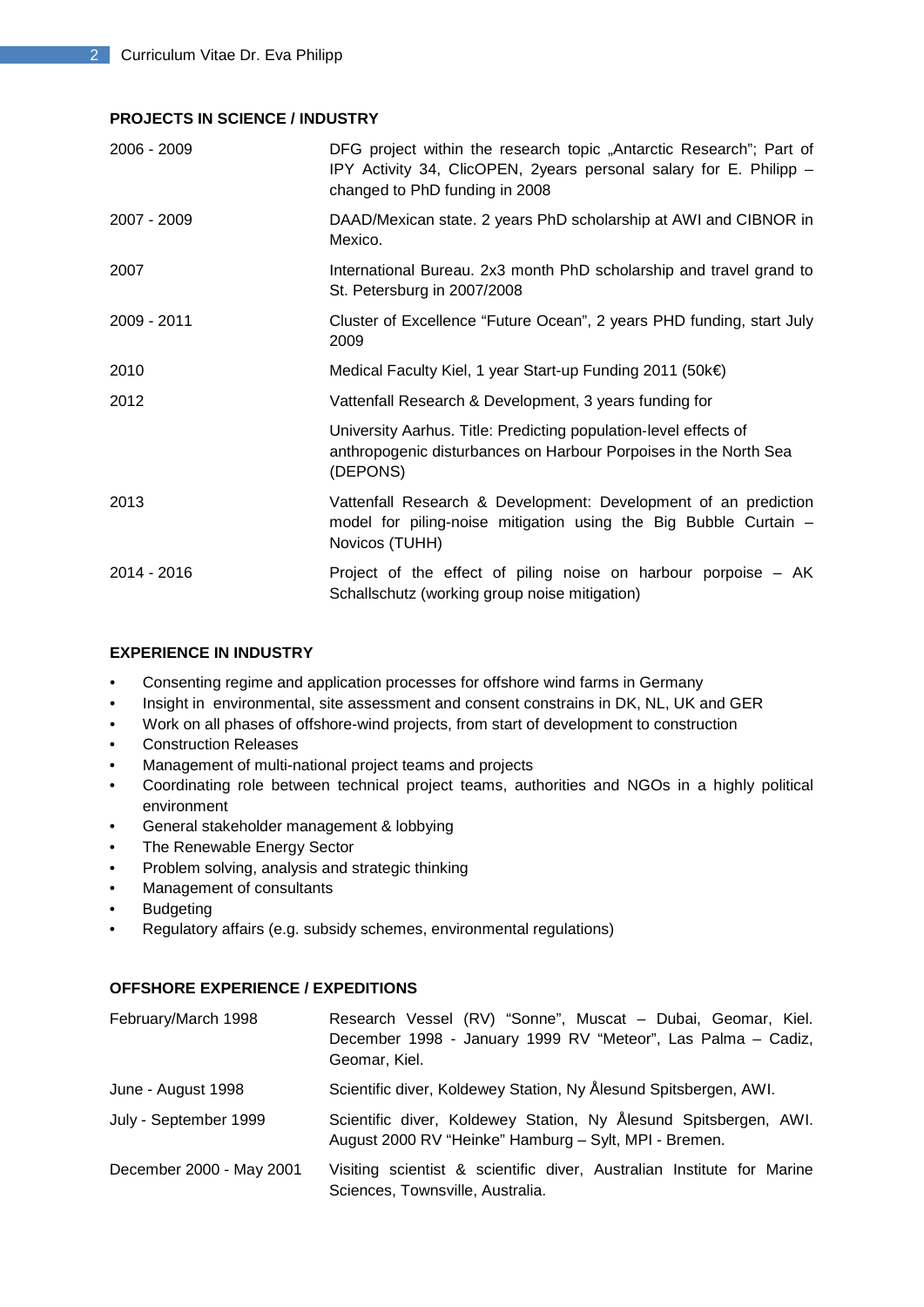| August/September 2003      | Port Erin Marine Laboratory, Isle of Man, PhD Project.                              |
|----------------------------|-------------------------------------------------------------------------------------|
| October 2002 - March 2003  | Dallmann Station, King George Island, Antarctica                                    |
| December 2006 - April 2007 | Dallmann Station, King George Island, Antarctica                                    |
| 2008                       | RV "Heinke", North Sea, AWI, Project: FINO 1 sampling,                              |
| 2008/2009/2010/2011        | Several cruises with the RV Littorina, Baltic Sea, IFM-Geomar / ICMB.               |
| 2010                       | Iceland Sandgerdi Marine station                                                    |
| 2013                       | Coordination offshore work for noise mitigation at Windfarm DanTysk<br>(North Sea)  |
| 2015                       | Coordination offshore work for noise mitigation at Windfarm Sandbank<br>(North Sea) |

# **SUPERVISION**

7x Diploma thesis, 5x PhD thesis, 1 Bachelor Thesis, 1 Master Thesis in the area of marine biology and ecology

6x Internships and working students within the field of offshore wind energy

# **TEACHING**

| August 2000-November 2000 | Student course "Ecophysiology of marine invertebrates". Department                                                                                             |
|---------------------------|----------------------------------------------------------------------------------------------------------------------------------------------------------------|
|                           | ecophysiology and ecotoxicology, AWI, Bremerhaven                                                                                                              |
| Mai 2004                  | Student course University Bremen/AWI Bremerhaven,                                                                                                              |
|                           | Department "Oxidative stress and ageing research" Dr. Doris                                                                                                    |
|                           | Abele, AWI, Bremerhaven                                                                                                                                        |
| February 2006             | Student course, Physiological and biochemical investigations on                                                                                                |
|                           | isolated mitochondria" University Bremen/AWI Bremerhaven                                                                                                       |
| April 2006                | German/ Italian student course, Oxygen radicals in marine systems"                                                                                             |
|                           | University Bremen/AWI on Helgoland                                                                                                                             |
| November 2009-Januar 2010 | Student internship of Flavio Sacco (University                                                                                                                 |
|                           | Sardinian) am ICMB "High throughput sequencing and data mining"                                                                                                |
| August-September 2010     | Student internship of Daniel Kunze (CAU Kiel)                                                                                                                  |
|                           | at ICMB "Characterization of Mytilus edulis hemocytes"                                                                                                         |
| April 2013 - May 2016     | Six internship Students in the Area of Offshore Windenergy and                                                                                                 |
|                           | Environmental strategy                                                                                                                                         |
| <b>GRANTS / AWARDS</b>    |                                                                                                                                                                |
| 2001                      | DAAD-scholarship and travel fellowship, to work as a guest scientist at<br>AIMS, Australia                                                                     |
| 2001 - 2005               | PhD-scholarship from the University of Bremen for 3 years PhD at the<br>AWI in Bremerhaven                                                                     |
| 2004                      | Travel fellowship from the University of Bremen, to attend at the<br>Biennal meeting of the Society for Free Radical Research (SFRR) in<br><b>Buenos Aires</b> |
| 2004                      | Travel fellowship from the Society for Free Radical Research<br>International, to attend at the Biennal meeting of the SFRR in Buenos                          |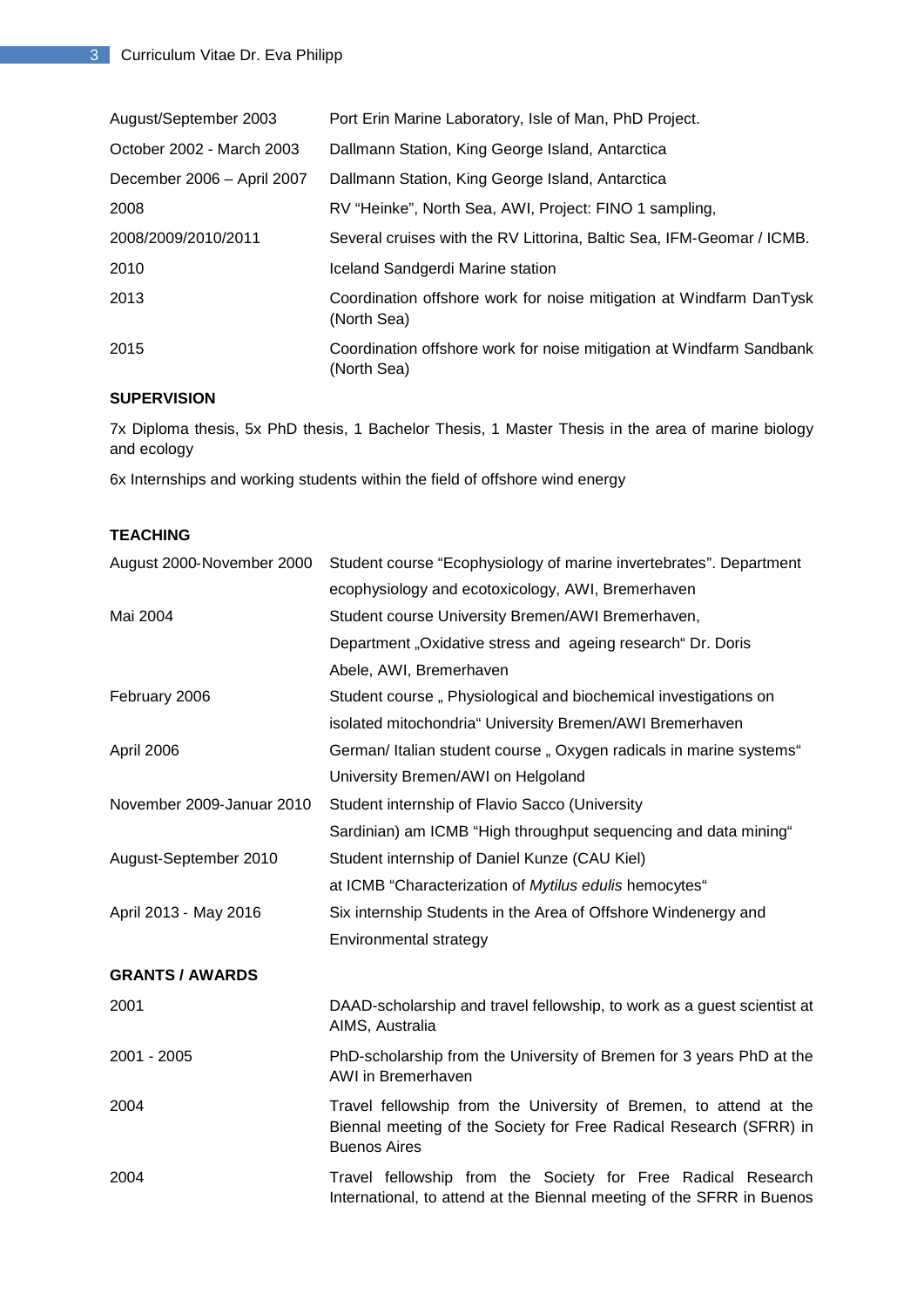|      | Aires                                                                  |
|------|------------------------------------------------------------------------|
| 2004 | Young Investigator Award by the SFRR-Europe in Buenos Aires 2004       |
| 2006 | DFG travel Grand to the SFRR Summerschool in Spetses, Greece           |
| 2006 | Young Investigator Award by the SFRR in Spetses, Greece                |
| 2009 | Poster prize of the Cluster of excellence "Inflammation at Interfaces" |
| 2011 | 2 years Post-Doc funding - Future Ocean IMAP                           |

#### **FORMER AND RECENT COOPERATION PARTNERS – SCIENCE & INDUSTRY**

Dr. M. Clark and Dr. S. Morley, British Antarctic Survey (BAS), Camebridge, UK Dr. S. Wohlgemut and Prof. C. Leeuwenburgh, University of Florida, USA

Dr. A. Maeda Martinez, Centro de Investigaciones Biológicas del Noroeste (CIBNOR), La Paz, Mexico

Dr. R. Schaible, Dr. A. Scheuerlein, Dr. F. Colchero, MPI for Demography Rostock, Germany

Dr. D. Abele and Prof. T. Brey: Alfred-Wegener-Institute for Polar and Marine Research, Bremerhaven, Germany

Prof. F. Melzner,. A. Eisenhauer, IFM-Geomar, Kiel, Germany

Prof. Rimbach, Institute of Human Nutrition and Food Science, CAU, Kiel, Germany

Dr.-Ing. Marian Markiewicz, Technical University Hamburg Harburg / Novicos, Hamburg, Germany

Dr. Jonas Teilmann, Dr. Jacob Tougaard, Aarhus University, Denmark

## **SUPPLEMENTARY EDUCATION**

| 2011              | Team leading course, 3 day                             |
|-------------------|--------------------------------------------------------|
| 2012              | Project Management course, 2 day                       |
| 2013              | Negotiation course, 3 day                              |
| 2014              | Project Management course, 3 day                       |
| Since start 2014  | Member of the Vattenfall Young Management Talent Group |
| Since end 2014    | Member of the Vattenfall mentoring Program             |
| <b>March 2015</b> | Vattenfall Development Center                          |
| Sept. 2015        | Vattenfall Leadership course                           |

# **LANGUAGES / LICENCES**

| Licenses: | Scientific Diver License                                                        |
|-----------|---------------------------------------------------------------------------------|
|           | Motorboat License (Sportbootführerschein See)                                   |
|           | Offshore training: Helicopter Unterwater escape training (HUET), Basic Offshore |
|           | Safety Induction Emergency Training (BOSIET); Climbing at heights               |

Languages: English (fluently), Spanish (fair), French (basics)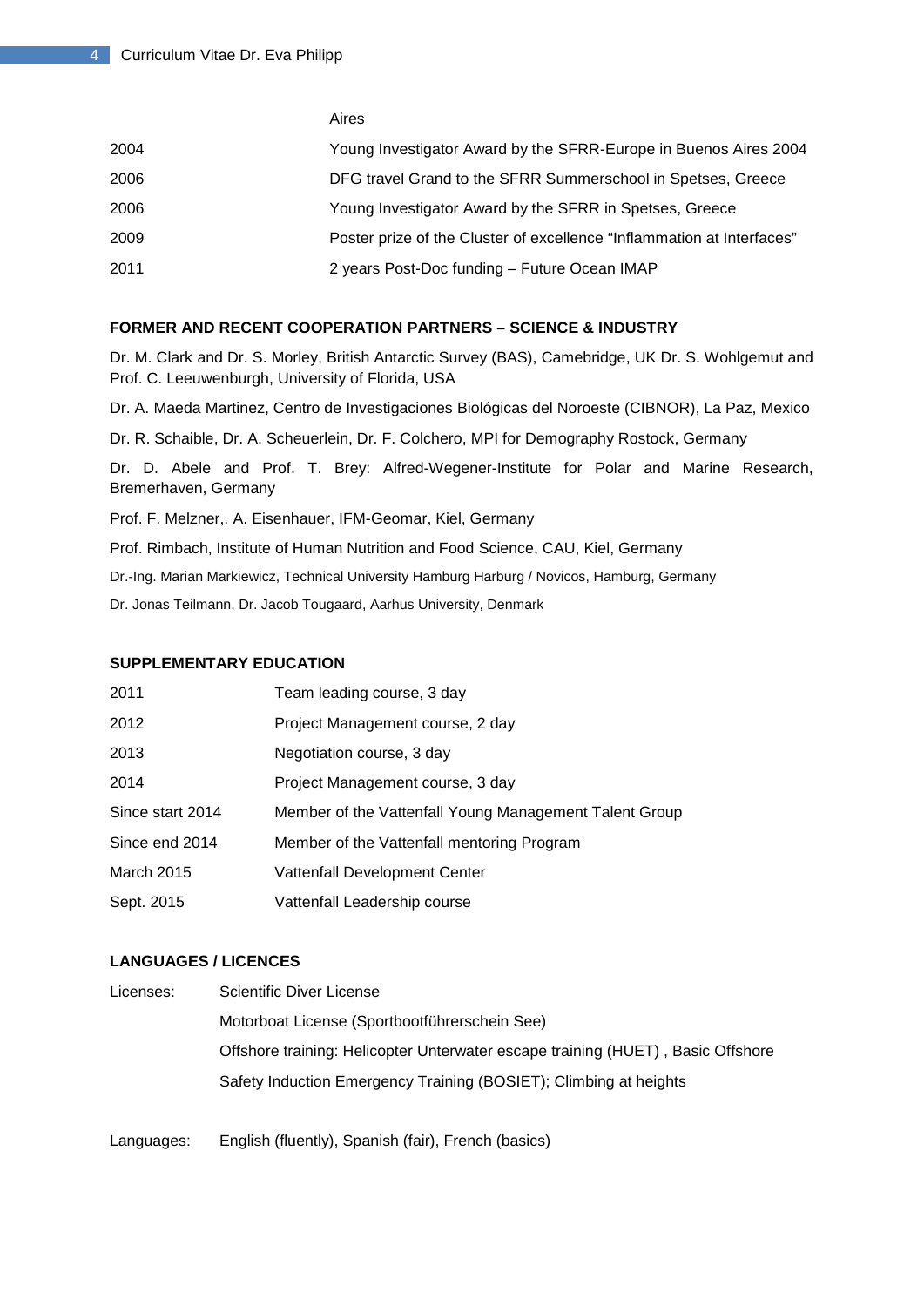#### **PUBLICATIONS**

1. Aguilera, J., Karsten, U., Lippert, H., Voegele, B., Philipp, E., Hanelt, D., & Wiencke, C. (1999). Effects of solar radiation on growth, photosynthesis and respiration of marine macroalgae from the Arctic Marine Ecology Progress Series 191: 109-119.

2. Philipp, E., & Fabricius, K. (2003). Photophysiological stress in scleractinian corals in response to short-term sedimentation. Journal of Experimental Marine Biology and Ecology, 287(1): 57-78.

3. Smith, L. D., Negri, A. P., Philipp, E., Webster, N. S., & Heyward, A. J. (2003). The effects of antifoulant-paint-contaminated sediments on coral recruits and branchlets. Marine Biology, 143(4): 651-657

4. Philipp, E., Brey, T., Portner, H. O., & Abele, D. (2005). Chronological and physiological ageing in a polar and a temperate mud clam. Mechanisms of Ageing and Development,126(5): 598-609.

5. Philipp, E., Pörtner, H. O., & Abele, D. (2005). Mitochondrial ageing of a polar and a temperate mud clam. Mechanisms of Ageing and Development, 126(5): 610-619.

6. Philipp, E., Heilmayer, O., Brey, T., Abele, D., & Poertner, H. O. (2006). Physiological ageing in a temperate and a polar swimming scallop. Marine Ecology Progress Series, 307: 187-198.

7. Philipp, E. E. R., Schmidt, M., Gsottbauer, C., Sänger, A. M., & Abele, D. (2008). Size- and agedependent changes in adductor muscle swimming physiology of the scallop Aequipecten opercularis. The Journal of Experimental Biology, 211(Pt 15): 2492-2501.

8. Strahl, J., Philipp, E., Brey, T., Broeg, K., & Abele, D. (2007). Physiological aging in the Icelandic population of the ocean quahog Arctica islandica. Aquat. Biol., 1: 77-83.

9. Dick, D., Philipp, E., Kriews, M., & Abele, D. (2007). Is the umbo matrix of bivalve shells (Laternula elliptica) a climate archive? Aquatic Toxicology, 84: 450-456.

10. Abele, D., Philipp, E., Gonzalez, P. M., & Puntarulo, S. (2007). Marine invertebrate mitochondria and oxidative stress. Frontiers In Bioscience, 12: 933-946.

11. Abele, D., Strahl, J., Brey, T., & Philipp, E. E. R. (2008). Imperceptible senescence: ageing in the ocean quahog Arctica islandica. Free Radical Research, 42(5): 474-480.

12. Philipp, E., Brey, T., Voigt, M., & Abele, D. (2008). Growth and age of L. elliptica populations in Potter Cove, King George Island Reports on Polar and Marine Research, 571: 216-222.

13. Schmidt, M., Philipp, E. E. R., & Abele, D. (2008). Size and age-dependent changes of escape response to predator attack in the Queen scallop Aequipecten opercularis. Mar Biol Res, 4(6): 442- 450.

14. Abele, D., Brey, T., & Philipp, E. E. R. (2009). Bivalve models of aging and the determination of molluscan lifespans Experimental Gerontology, 44(5): 307-315.

15. Rosenstiel, P., Philipp, E. E. R., Schreiber, S., & Bosch, T. C. G. (2009). Evolution and Function of Innate Immune Receptors - Insights from Marine Invertebrates. Journal of Innate Immunity, 1: 291- 300.

16. Begum, S., Basova, L., Strahl, J., Sukhotin, A., Heilmayer, O., Philipp, E. E. R., Brey, T., & Abele, D. (2009). A Metabolic Model for the Ocean Quahog Arctica islandica—Effects of Animal Mass and Age, Temperature, Salinity, and Geography on Respiration Rate. Journal of Shellfish Research, 28(3): 533-539.

17. Abele, D., Kruppe, M., Brey, T., & Philipp, E. E. R. (2010). Mantle cavity water oxygen partial pressure (PO2) in marine molluscs aligns with lifestyle. Canadian Journal of Fisheries and Aquatic Sciences 67: 977-986.

18. Karlsen, T. H., Franke, A., Melum, E., Kaser, A., Hov, J. R., Balschun, T., Lie, B. A., Bergquist, A., Schramm, C., Weismüller, T. J., Gotthardt, D., Rust, C., Philipp, E. E. R., Fritz, T., Henckaerts, L.,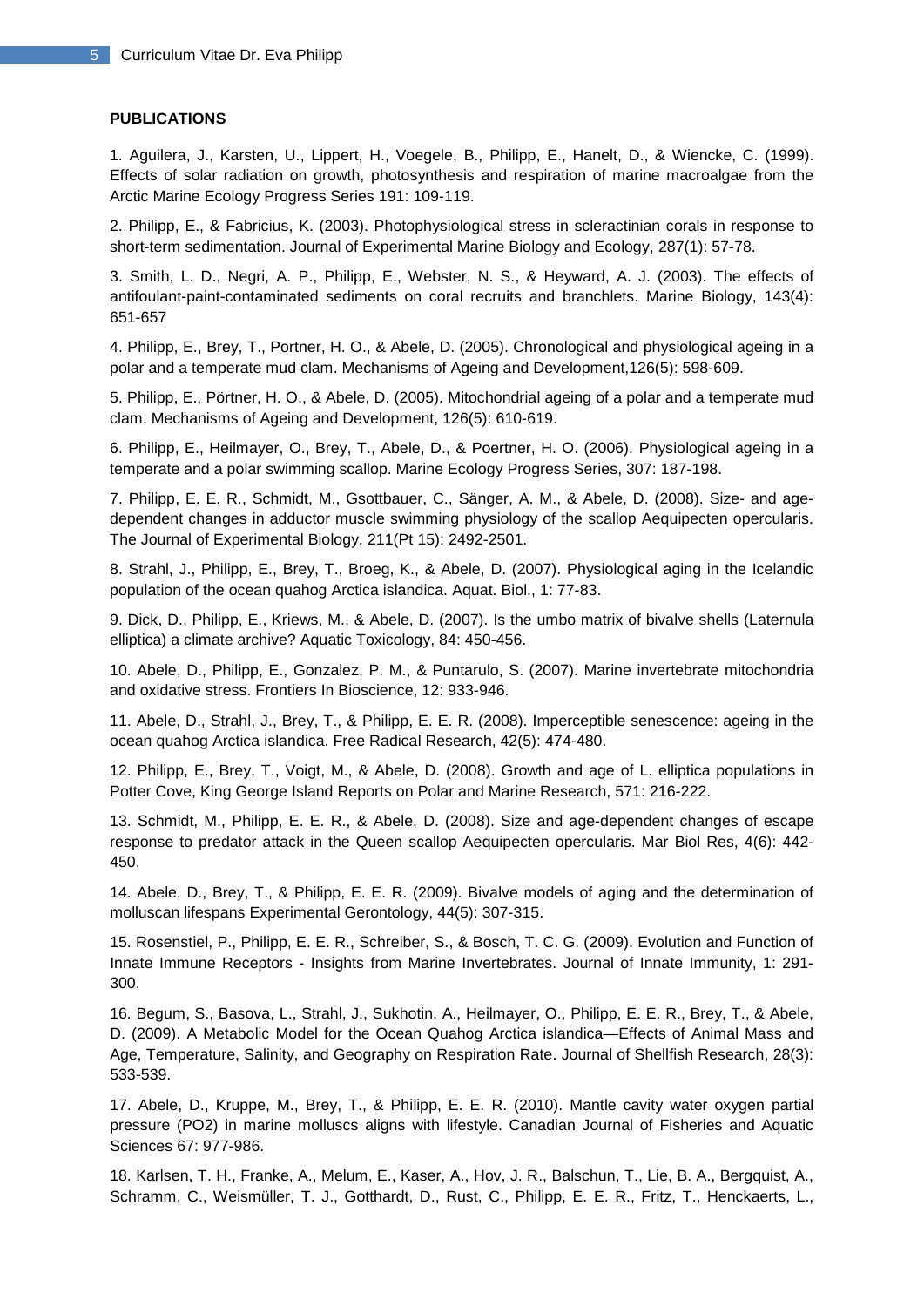Weersma, R. K., Stokkers, P., Ponsioen, C. Y., Wijmenga, C., Sterneck, M., Nothnagel, M., Hampe, J., Teufel, A., Runz, H., Rosenstiel, P., Stiehl, A., Vermeire, S., Beuers, U., Manns, M. P., Schrumpf, E., Boberg, K. M., & Schreiber, S. (2010). Genome-Wide Association Analysis in Primary Sclerosing Cholangitis. Gastroenterology, 138(3): 1102-1111.

19. Ungvari, Z., & Philipp, E. E. R. (2010). Comparative Gerontology—From Mussels to Man. The Journals of Gerontology Series A: Biological Sciences and Medical Sciences, doi:10.1093/gerona/glq198.

20. Begum, S., Basova, L., Heilmayer, O., Philipp, E. E. R., Abele, D., & Brey, T. (2010). Growth and Energy Budget Models of the Bivalve Arctica islandica at Six Different Sites in the Northeast Atlantic Realm. Journal of Shellfish Research, 29(1): 107-115.

21. Philipp, E., & Abele, D. (2010). Masters of Longevity: Lessons from Long-Lived Bivalves - A Mini-Review. Gerontology, 56: 55 - 65.

22. Philipp, E. E. R., Husmann, G., & Abele, D. (2011). The impact of sediment deposition and iceberg scour on the Antarctic soft shell clam Laternula elliptica at King George Island, Antarctica. Antarctic Science.

23. Husmann, G., Philipp, E. E. R., Rosenstiel, P., Vazquez, S., & Abele, D. (2011). Immune response of the Antarctic bivalve Laternula elliptica to physical stress and microbial exposure. Journal of Experimental Marine Biology and Ecology, 398(1-2): 83-90.

24. Ungvari, Z., Ridgway, I., Philipp, E. E. R., Campbell, C. M., McQuary, P., Chow, T., Coelho, M., Didier, E. S., Gelino, S., Holmbeck, M. A., Kim, I., Levy, E., Sosnowska, D., Sonntag, W. E., Austad, S. N., & Csiszar, A. (2011). Extreme Longevity Is Associated With Increased Resistance to Oxidative Stress in Arctica islandica, the Longest-Living Non-Colonial Animal. The Journals of Gerontology Series A: Biological Sciences and Medical Sciences, 66A: 741-750

25. Csiszar, A., Podlutsky, A., Podlutskaya, N., Sonntag, W.E., Merlin, S., Philipp., E.E.R., Doyle, K., Davila, A., Recchia., F., Praveen, B., Pinto, J.T., Ungvari, Z.,. (2012). Testing the oxidative stress hypothesis of aging in primate fibroblast cell lines: inverse correlation between species longevity and cellular ROS production. Journal of Gerontology: Biological Sciences, 67: 841-852

26. Guerra, C., Maeda-Martínez, A., Hernandez-Llamas, A., Sicard, M. T., Koenigstein, S., Abele, D., & Philipp, E. E. R. (2012). The influence of temperature and presence of predators on growth, survival and energy allocation for reproduction in the Pacific scallop Argopecten ventricosus. Aquaculture Research; 43: 756-766

27. Basova, L., Begum, S., Strahl, J., Sukhotin, A., Brey, T., Philipp, E., Abele, D., 2012. Age dependent patterns of antioxidants in Arctica islandica from six regionally separate populations with different life spans. Aquatic Biology, 14 (141-152)

28. Strahl, J., Brey, T., Philipp, E.E.R., Thorarinsdottir, G.G., Fischer, N.,Wessels,W., Abele, D., (2011). Physiological responses to self-induced burrowing and metabolic rate depression in the ocean quahog Arctica islandica. J Exp Biol., 214: 4223-4233

29. Hiebenthal, C., Philipp, E.E.R., Eisenhauer, A.,Wahl, M., (2012). Interactive effects of temperature and salinity on shell formation and general condition in Baltic Sea Mytilus edulis and Arctica islandica. Aquatic Biology,14: 289-298

30. Philipp, E.E.R., Kraemer, L., Mountfort, D., Schilhabel, M., Schreiber, S., Rosenstiel, P.(2012). The Transcriptome Analysis and Comparison Explorer – T-ACE: a platform-independent, graphical tool to process large RNAseq data sets of non-model organisms. Bioinformatics, 28: 777-783

31. Philipp, E.E.R., Kraemer, L., Melzner, F., Pouska, A.J., Thieme, S., Findeisen, U., Schreiber, S., Rosenstiel, P. (2012). Massively parallel RNA sequencing identifies a complex immune gene repertoire in the lophotrochozoan Mytilus edulis. Plos One. DOI: 10.1371/journal.pone.0033091

32. Husmann, G., Abele, D., Kriews, M., Monien, P., Philipp, E.E.R.,(2012). The influence of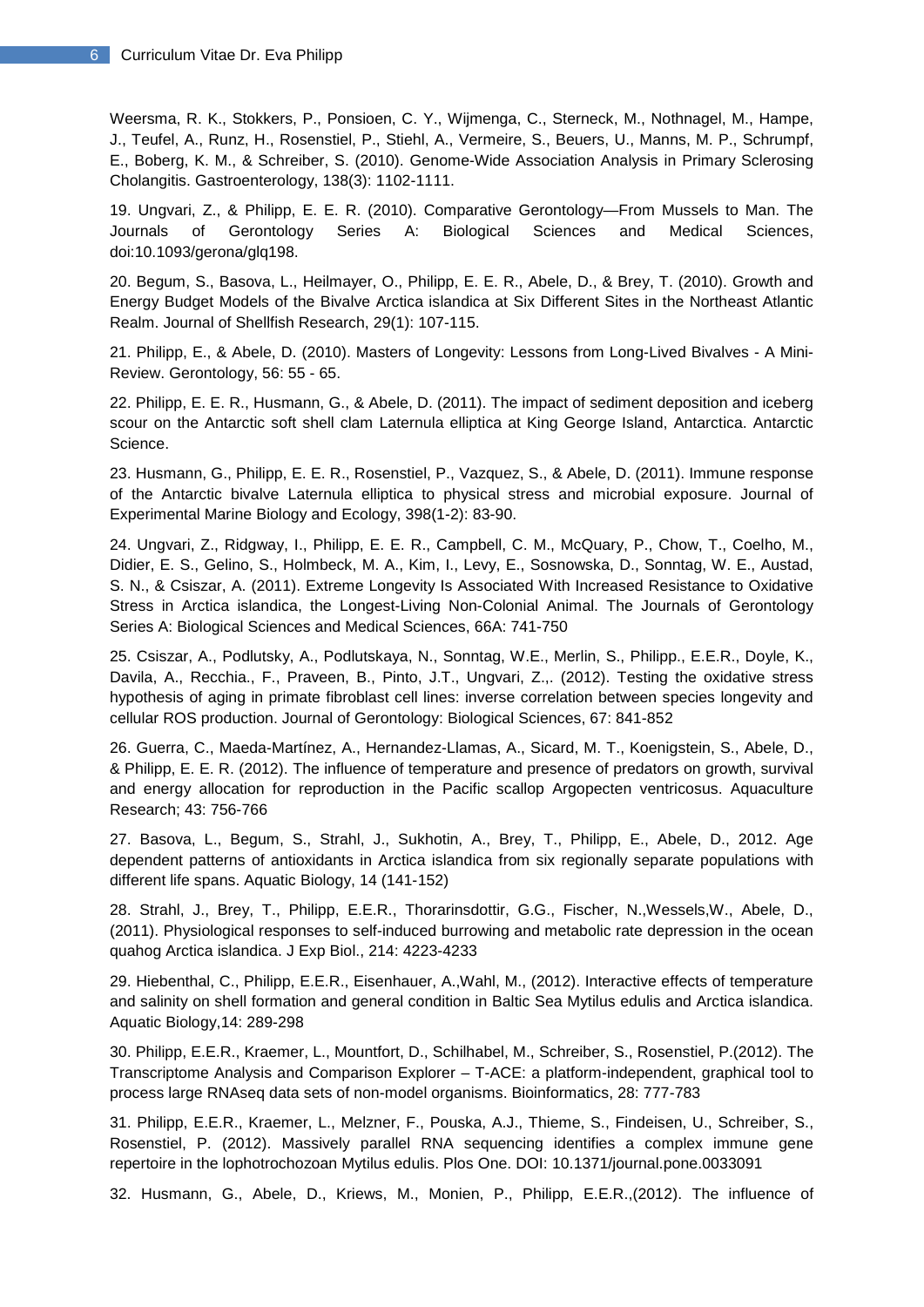sedimentation on metal accumulation and cellular oxidative stress markers in the Antarctic bivalve Laternula elliptica. Estuar Coast Shelf Sci., 111: 48-59

33. Guerra, C., Zenteno-Savin, T., Maeda-Martinez, A.N., Philipp, E.E.R., Abele, D., (2012).

Changes in oxidative stress parameters in relation to age, growth and reproduction in the short-lived catarina scallop Argopecten ventricosus reared in its natural environment. Comparative Biochemistry and Physiology PartA, 162: 421-430

34. Philipp, E.E.R,Wessels,W., Gruber, H., Strahl, J., Wagner, A.E., Ernst, I.M.A., Rimbach, G., Kraemer, L., Schreiber, S., Abele, D., Rosenstiel, P. (2012) Gene Expression and Physiological Changes of Different Populations of the Long-Lived Bivalve Arctica islandica under Low Oxygen Conditions. Plos One DOI: 10.1371/journal.pone.0044621

35. Harper, E.M., Clark, M.S., Hoffman, J.I., Philipp, E.E.R, Peck, L.S., Morley, S.A. (2012). Iceberg Scour and Shell Damage in the Antarctic Bivalve Laternula elliptica. PlosOne, 28: DOI: 10.1371/journal.pone.0046341

36. Bartel., M., Hartmann, S., Lehmann, K., Postel, K., Quesada, H., Philipp, E.E.R., Heilmann, K., Micheel., B., Stuckas, H. (2013). Identification of sperm proteins as candidate biomarkers for the analysis of reporoductive isolation in Mytilus: a case study for the enkurin locus. Marine Biology, 159:2195-2207

37. Hiebenthal, C., Philipp, E.E.R., Eisenhauer, A.,Wahl, M., (2013). Effects of seawater pCO2 and temperature on shell growth, shell stability, condition and cellular stress of Western Baltic Sea Mytilus edulis (L.) and Arctica islandica (L.). Marine Biology, 160: 2073-2087

38. Abele, D., & Philipp, E. (2013). Environmental Control and Control of the Environment: The Basis of Longevity in Bivalves. Gerontology, 59: 261-266

39. Kremer, N., Philipp, E.E.R., Carpentier, M-C., Brennan, C.A., Kraemer, L., Altura, M.A., Augustin, R., Häsler, R., Heath-Heckman, E.A.C., Peyer, S.M., Schwartzman, J., Rader, B.A., Ruby, E.G., Rosenstiel, P., McFall-Ngai, M.J. (2013). Initial Symbiont Contact Orchestrates Host-Organ-wide Transcriptional Changes that Prime Tissue Colonization. Cell Host & Microbe, 14: 183-194

40. Bolte, S., Roth, O., Philipp, E.E.R., Saphörster, J., Rosenstiel, J., Reusch, T.B.H. (2013). Specific immune priming in the invasive ctenophore Mnemiopsis leidyi. Biology letters, 9.

41. Clark, M.S., Husmann, G., Thorne, M.A.S., Burns, G., Truebano, M., Peck, L.S., Abele, D., Philipp, E.E.R. (2013). Hypoxia impacts large adults first: consequences in a warming world. Global Change Biology, 19: 2251-2263

42. Hüning, A.K., Melzner, F., Thomsen, J., Gutowska, M.A., Kraemer, L., Frickenhaus, S., Rosenstiel, P., Poertner, H-O., Philipp, E.E.R., Lucassen, M. (2013). Impacts of seawater acidification on mantle gene expression patterns of the Baltic Sea blue mussel: implications for shell formation and energy metabolism. Marine Biology, 160: 1845-1861

43. Husmann, G., Abele, D., Rosenstiel, P., Clark, M.S., Kraemer, L., Philipp, E.E.R. (2014). Agedependent expression of stress and antimicrobial genes in the hemocytes and siphon tissue of the Antarctic bivalve, Laternula elliptica, exposed to injury and starvation. Cell Stress and Chaperones, 19: 15-32

44. Gruber, H., Schaible, R., Ridgway, I.D., Chow, T.T., Held, C., Philipp, E.E.R. (2014). Telomereindependent ageing in the longest-lived non-colonial animal, Arctica islandica. Experimental Gerontology, 51: 38-45

45. Gruber, H.,Wessels,W., Xu, J.,Wolgemuth, S., Leeuwenburgh, C., Qui,W., Austad, S., Rosenstiel, P., Schaible, R., Philipp, E.E.R. (2015). [Age-related cellular changes in the long-lived bivalve A.](http://link.springer.com/article/10.1007/s11357-015-9831-8)  [islandica,](http://link.springer.com/article/10.1007/s11357-015-9831-8) AGE, 37-90, 1-12

46. Husmann, G., Philipp, EER, Abele, D. (2016). Seasonal proliferation rates and the capacity to express genes involved in cell cycling and maintenance in response to seasonal and experimental